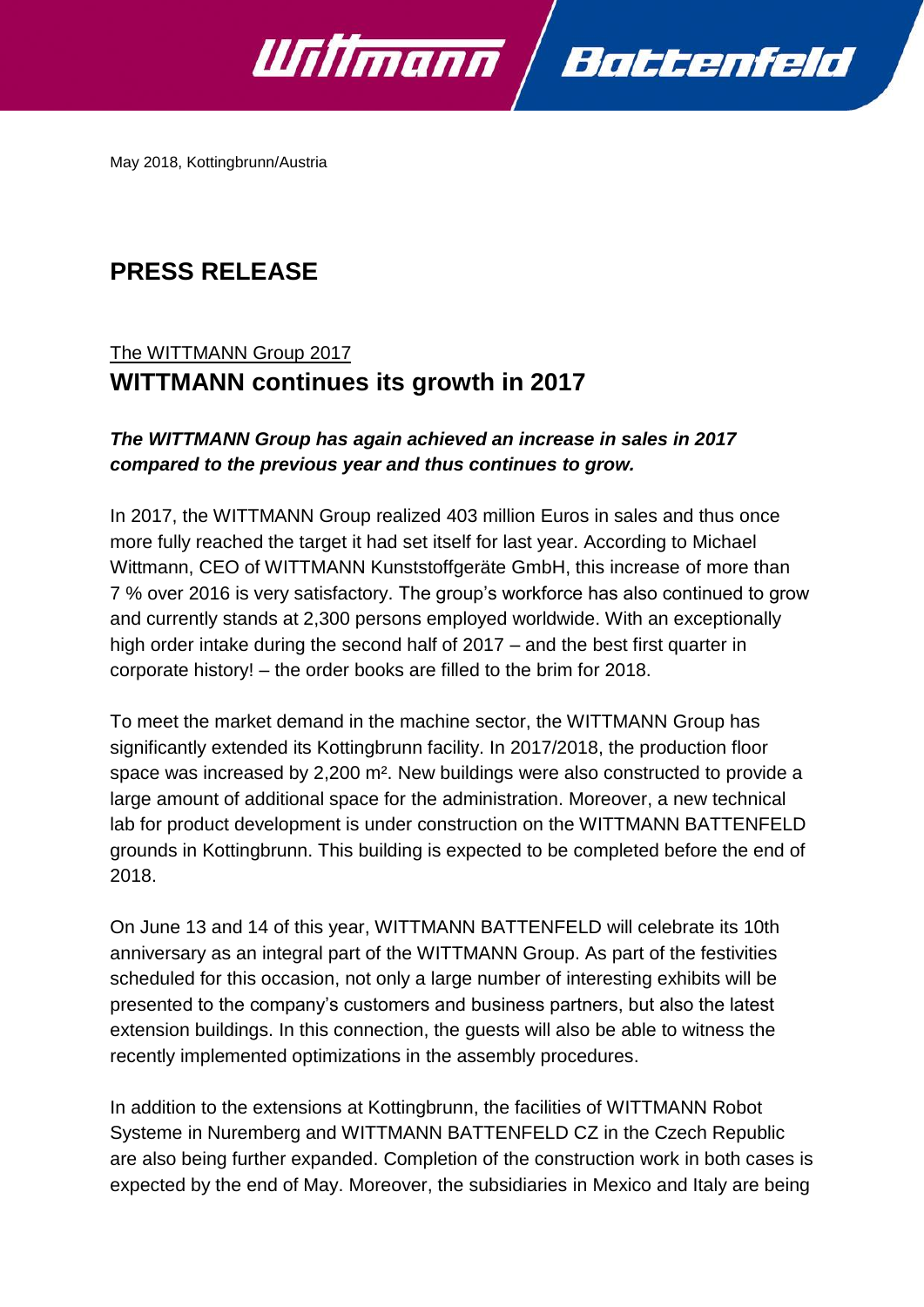

extended as well. With all of these measures, the WITTMANN Group is creating additional operating space totaling 3,600 m², which will be used for further expansion of the automation sector and more sales and service activities. Finally, the construction of a large new building will start in France in the near future. The extensions to the WITTMANN robot production plants in Vienna and Mosonmagyaróvár / Hungary were already completed successfully in 2017, with the result that WITTMANN now has a total annual production capacity of 5,000 robots from these two facilities taken together.



**Fig. 1:** WITTMANN Kunststoffgeräte GmbH Vienna



**Fig. 2:** WITTMANN BATTENFELD Kottingbrunn – the new building is nearing completion.